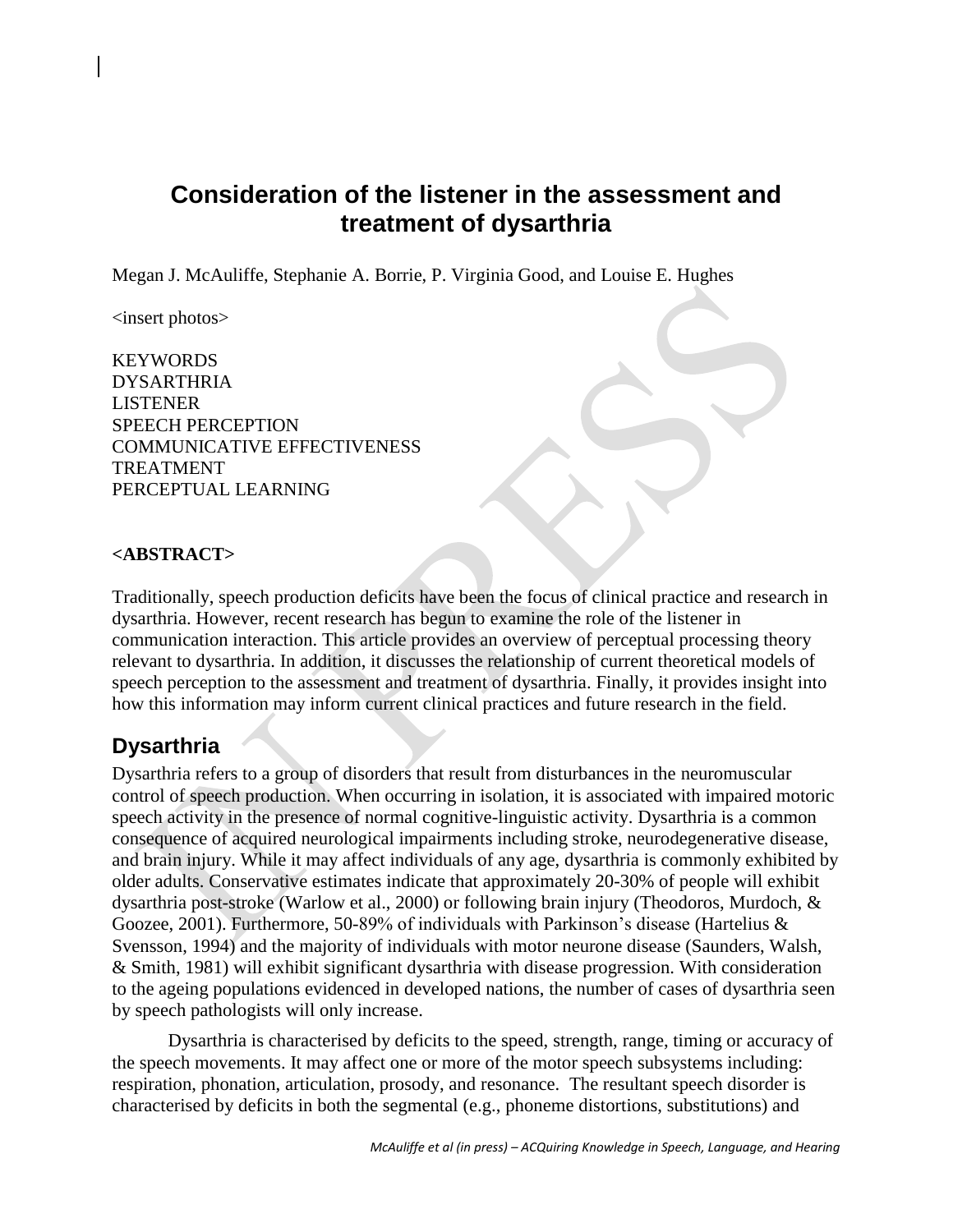suprasegmental (e.g., monotone, monopitch) features of speech production. Across all dysarthria types, speech intelligibility is affected to some degree. It ranges in severity from mild, with increased attention required by the listener to understand speech, through to profound disorder and unintelligible speech. Regardless of severity, the reduced ability to communicate effectively has detrimental effects on the social, family, and vocational life of the individual and their whanau<sup>1</sup> (Theodoros et al., 2001). The presence of dysarthria can result in significant isolation for the individual affected (Hartelius & Svensson, 1994) and has been reported as one of the most distressing symptoms of neurologic disease (Duffy, 2005).

## **The Role of the Listener in Assessment and Rehabilitation**

Central to speech pathologists diagnosis and treatment of dysarthria is the concept of *speech intelligibility*. Intelligibility refers to how well a person's speech is understood by a listener. Traditionally, intelligibility deficits have been considered in relation to the speech disorder of the person with dysarthria. On this basis, much of what is known of the nature of speech deficits in dysarthria, and its treatment, has focused on the production aspects of the disorder (e.g., McAuliffe, Ward, & Murdoch, 2006; Wang, Kent, Kent, Duffy, & Thomas, 2009). However, the speech signal of the person with dysarthria forms only one component of intelligibility; the environment in which communication takes place and the listener"s background knowledge and perceptual strategies also play a significant role (Liss, 2007).

On this basis, research has begun to explore the contribution of the listener to speech intelligibility in dysarthria. Studies have focused on listener comprehension of deviant speech (Hustad & Beukelman, 2002), consistency of scoring paradigms utilised by listeners (Hustad, 2006), listener strategies to understand dysarthric speech (Klasner & Yorkston, 2005), the effect of speech supplementation strategies on listener attitudes (Hanson, Beukelman, Fager, & Ullman, 2004) and the effects of listener familiarity or experience with dysarthric speech in explaining variations in listener performance (DePaul & Kent, 2000; Liss, Spitzer, Caviness, & Adler, 2002).

A significant body of literature exists in the field of *speech perception* with various models attempting to account for listeners' comprehension of running speech (See Liss, 2007, for a review). Interestingly, very few studies have examined the ability of the listener to decipher the disordered speech signal of dysarthria, or used theoretical models of speech perception to explain results, even though the aptitude of the listener and their ability to comprehend<sup>2</sup> the disordered speech is crucial to communication success. The potential benefit of this body of research to the improvement of existing therapy techniques and the development of new strategies remains underdeveloped. The remainder of this review will focus on the application of speech processing literature and theory to the clinical domain of dysarthria.

# **Dysarthria and Theoretical Models of Speech Perception**

Research has identified several cognitive perceptual processes essential to the comprehension of a connected speech signal. These include: lexical segmentation, lexical competition, and lexical

 $\overline{a}$ <sup>1</sup> Whanau (pronounced 'far-no') is a Maori word, used commonly in New Zealand, meaning immediate and extended family.

 $2$  We recognise that a recent study has drawn distinctions between the terms 'comprehension' and

<sup>&</sup>quot;intelligibility"(Hustad, 2008). For the purposes of this paper, the terms "comprehend" and "comprehension" are used to mean 'decipher'.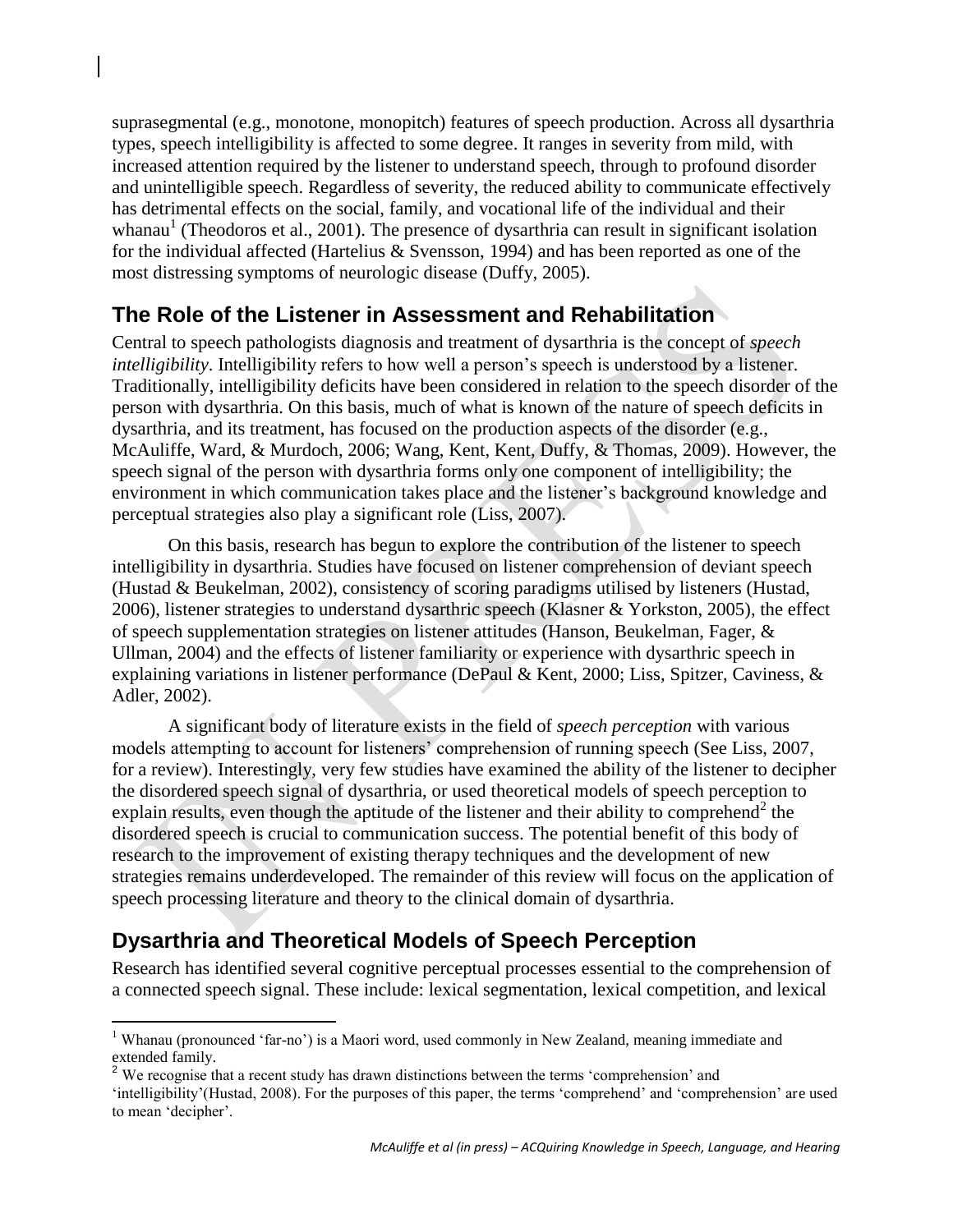activation. In brief, these perceptual processes enable the listener to segment a continuous speech stream into individual words, to access the lexical items that may match these targets, and to finally select the most appropriate word for the spoken utterance. Word meanings are then accessed, and comprehension of the utterance occurs in context. Liss (2007) hypothesised that the segmental and suprasegmental deficits exhibited by speakers with dysarthria may result in interference with the fundamental speech perception processes of lexical segmentation, competition, and activation. Impaired comprehension of message targets (or reduced intelligibility) is the resultant outcome.

Support for this theoretical position was demonstrated by Liss, Spitzer, Caviness, Adler, and Edwards (1998) in their study of 70 young healthy listeners' transcription responses to the speech of individuals with Parkinson"s disease (PD) and moderate hypokinetic dysarthria. Liss et al. reported that the suprasegmental deficit of reduced syllable strength (i.e., monopitch and monoloudness) exhibited by individuals with hypokinetic dysarthria had a negative effect on the listener's ability to successfully undertake lexical segmentation, a process thought to be strongly reliant upon the alternating strong-weak syllabic pattern of English (see Cutler & Norris, 1988). As a result, the listeners' ability to comprehend the disordered speech signal was compromised. In a follow-up study that compared listeners' responses  $(n=60)$  to hypokinetic and ataxic dysarthric speech of moderate severity (Liss, Spitzer, Caviness, Adler, & Edwards, 2000), it was demonstrated that listeners exhibited even greater difficulty employing their use of syllable stress patterning for successful lexical segmentation during perception of ataxic dysarthric speech.

Overall, the findings indicate that salient deviant features of dysarthric speech may differentially affect listeners' ability to employ their perceptual processes during attempts to decipher a spoken message. The insightful nature of these results highlights the need for further research in this field. Further to the work of Liss and colleagues (1998; 2000), it is possible that research investigating speaker-listener interaction, within a framework of speech perception theory, may uncover promising new approaches to the assessment and treatment of dysarthria. Conceptually, we propose three primary areas in which further research may inform the development of assessment and treatment plans for dysarthria. These are discussed in turn below.

### *Behavioural Intervention Techniques and Speech Perception Theory*

In general, behavioural intervention techniques are undertaken with the intention of enhancing the quality of the speech signal and, in turn, improving the ability of the listener to comprehend the speakers intended message. Intervention techniques take a variety of forms, though three primary strategies appear commonly in the clinical literature: increased vocal loudness, reduced speech rate, and modifying intonation (stress) patterns. To date, research investigating the success or otherwise of these techniques has focused primarily upon speech production changes. For example, Ramig and colleagues (2001) demonstrated, using the Lee Silverman Voice Treatment programme, that the use of increased loudness as a facilitative strategy in PD resulted in significant increases in vocal loudness (in decibels) during sustained phonation, reading, and monologue. While speaker-based dependent variables are important clinical outcomes measures, it could be argued that for speakers with reduced intelligibility, the ultimate outcome of treatment success is an improvement in the listener"s ability to understand the speaker. Thus far, only a limited number of studies have examined how these intervention techniques result in concurrent changes to listener ratings of intelligibility (see Wenke, Theodoros, & Cornwell, 2008).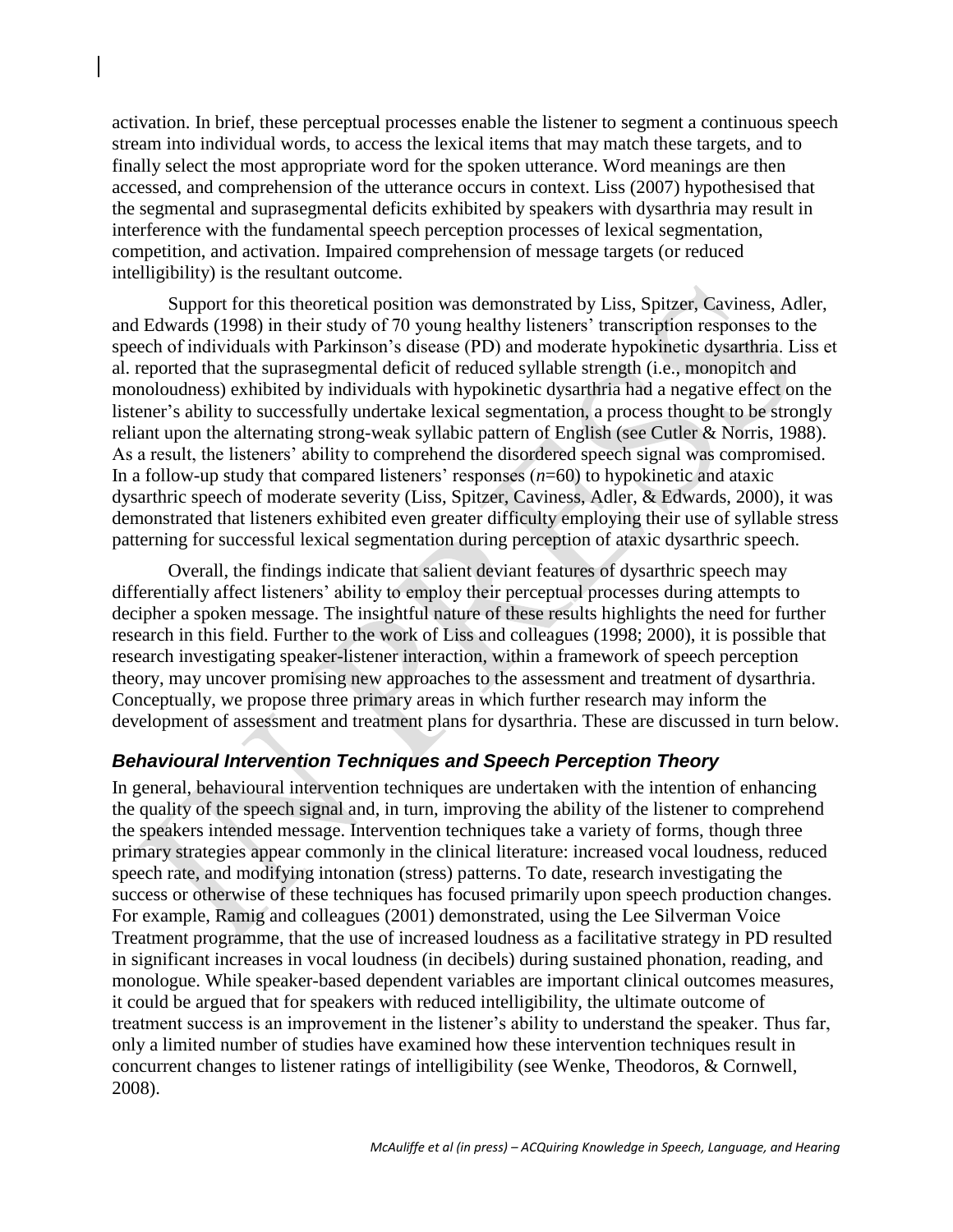To our knowledge only one study has explicitly examined the effect of commonly used treatment strategies upon listener ratings of intelligibility. Tjaden and Wilding (2004) recorded 27 individuals with dysarthria associated with PD and multiple sclerosis (MS) under conditions of "habitual", "loud", and "slow" speech. Ten naive listeners rated intelligibility using a direct magnitude estimation<sup>3</sup> paradigm. Results of the study indicated that for speakers with MS, intelligibility was highest in the habitual condition. In contrast, the group with PD exhibited higher intelligibility in the loud condition relative to the slow and habitual conditions.

The findings of Tjaden and Wilding (2004) highlight the possibility that behavioural treatment strategies may differentially affect listener processing. However, this area remains unexplored. It is clearly of interest to determine whether segmental or suprasegmental changes in speech production, resulting from traditional intervention techniques, facilitate or inhibit listeners' ability to apply typical perceptual processing rules to understand the spoken message (Liss, 2007). For example, why does increased loudness appear to facilitate listener comprehension of speech associated with PD? Secondly, how do other commonly used strategies affect speech comprehension? With converging evidence from production and perception, the theoretical bases for the selection of treatment targets would be strengthened.

While research in this area is forthcoming, clinically, awareness of the potential effects of specific intervention techniques upon communication partners' perceptual processing strategies is important. When choosing intervention techniques, consideration could be given to determine which types of strategies facilitate improved comprehension on behalf of the speakers' primary communication partners. This could be trialled during treatment sessions as a form of "stimulability" testing. Furthermore, perceptual processing deficits of communication partners (e.g., resulting from hearing loss, memory problems, central auditory processing deficits) may also be considered in the development of treatment plans.

### *The Communication Environment and Speech Perception*

For the majority of clients, speech intervention focuses concurrently upon learning and implementing behavioural strategies (i.e., improving intelligibility) and optimising communication effectiveness (i.e., improving comprehensibility). If communication effectiveness is the intended goal of treatment, cueing strategies and environmental modifications are employed with the aim of improving communication in everyday settings (Hustad, 1999). When implementing such strategies, two questions may arise: (1) how does the individual with dysarthria modify their speech when confronted with difficult communication environments and (2) how do everyday communication environments affect listeners perceptual processing of dysarthric speech? Clinically, these questions are of paramount importance when consideration is given to the difference between the quiet clinical environment and the noisy, distracting everyday environments in which much communication between speaker and listener occurs.

Research has shown that noise adversely affects speech intelligibility, for normal speakers, under various listening conditions (Bronkhorst & Plomp, 1992; Danhauer & Leppler, 1979; Van Engen & Bradlow, 2007). Furthermore, increased cognitive effort is required by listeners when speech processing occurs in noisy conditions (Larsby, Hallgren, Lyxell, & Arlinger, 2005) and semantic, linguistic and prosodic knowledge must be recruited to atone for

 $\overline{a}$  $3$  An intelligibility scaling procedure used commonly in motor speech disorders research.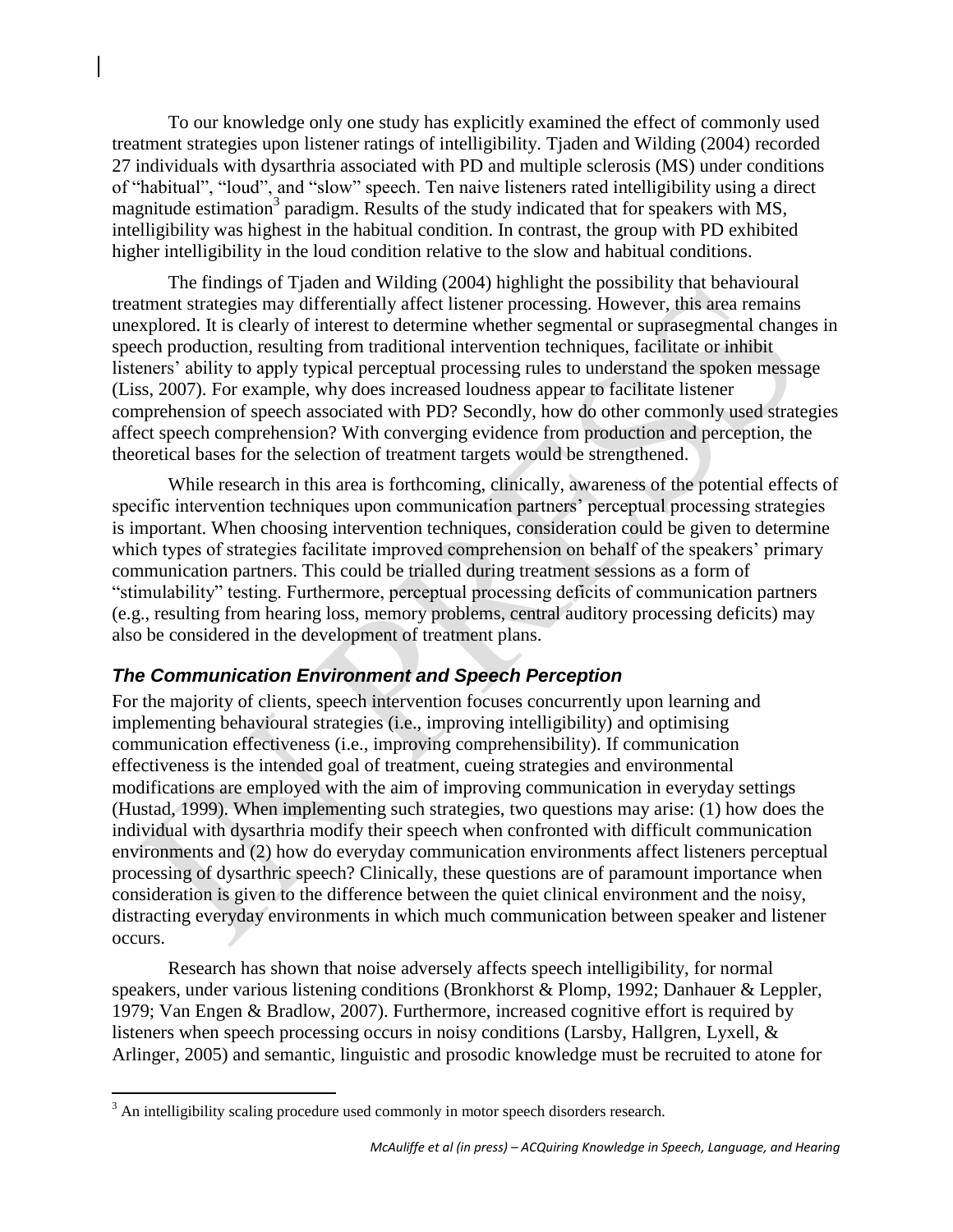what can no longer be perceived within the signal (Pichora-Fuller, 2003). For older adults, which dysarthria affects most often, the challenges posed by everyday communication environments are even greater. While primarily due to peripheral hearing mechanism decline, central auditory processing abilities and cognition also appear to play significant roles (See CHABA, 1988).

Research is yet to determine if, or how, listener processing of normal and dysarthric speech differs in everyday listening environments. However, preliminary research has suggested differences may exist (McAuliffe, Good, O'Beirne, & LaPointe, 2008). While further research is required, steps can be undertaken clinically to consider the communication environment. Firstly, observation of clients communicating in their everyday settings will provide an indication of general communicative effectiveness. Rating scales such as the Communicative Effectiveness Survey (see Hustad, 1999) may be completed to determine which communication strategies may provide the greatest benefit. Secondly, distracters within the communication environment can be identified and potentially minimised. Finally, observation of the communication environment will provide a clear indication of which behavioural treatment strategies may be of use to individual clients and their communication partners.

#### *Perceptual Learning and Dysarthria*

The term *perceptual learning* is used to describe the effect whereby exposure to a specific signal alters a listener"s perceptual processes during subsequent encounters with that signal. Research has demonstrated that a listener's perception of speech that is initially difficult to understand, can improve significantly with exposure to the signal (Norris, McQueen, & Cutler, 2003). For example, when a listener first encounters a speaker with an unfamiliar foreign accent, they may find it difficult to understand. However, with repeated conversations with that speaker (i.e., exposure), the listener can become better able to comprehend the speech.

Recently, it has been proposed that perceptual learning effects may be one avenue to explore in the development of new intervention techniques in dysarthria (Liss, 2007). Such intervention would aim to improve a listener's ability to comprehend a neurologically disordered speech signal. This listener-targeted treatment would not replace traditional behavioural intervention; rather, would serve as an adjunct to speaker-oriented programmes. In cases where the speech signal is so severely impaired that direct speaker-based intervention would be of little benefit (e.g., motor neurone disease), interventions targeting the listener may provide a new method of improving communication interaction. This could be particularly relevant for those individuals who exhibit co-occurring physical, cognitive, and/or memory deficits, all of which may inhibit new learning, the generalisation of treatment techniques, and/or the use of speech devices.

Currently, the nature of perceptual learning effects is not well understood in dysarthria. Some studies have demonstrated a perceptual benefit with prior exposure to the dysarthric speech signal (e.g., D"Innocenzo, Tjaden, & Greenman, 2007; Liss et al., 2002), while others have failed to find a beneficial effect associated with prior exposure (e.g., Garcia & Cannito, 1996). Closer examination of these studies reveals significant methodological differences among the studies which, in addition to the limited number of studies conducted, may account for the conflicting results observed. A considerable body of literature exists in the wider field of perceptual learning. To date, these principles have not been applied or tested in the clinical domain of dysarthria. Research of this kind is required to provide a foundational basis for the potential development of listener-assisted or listener-based rehabilitation techniques.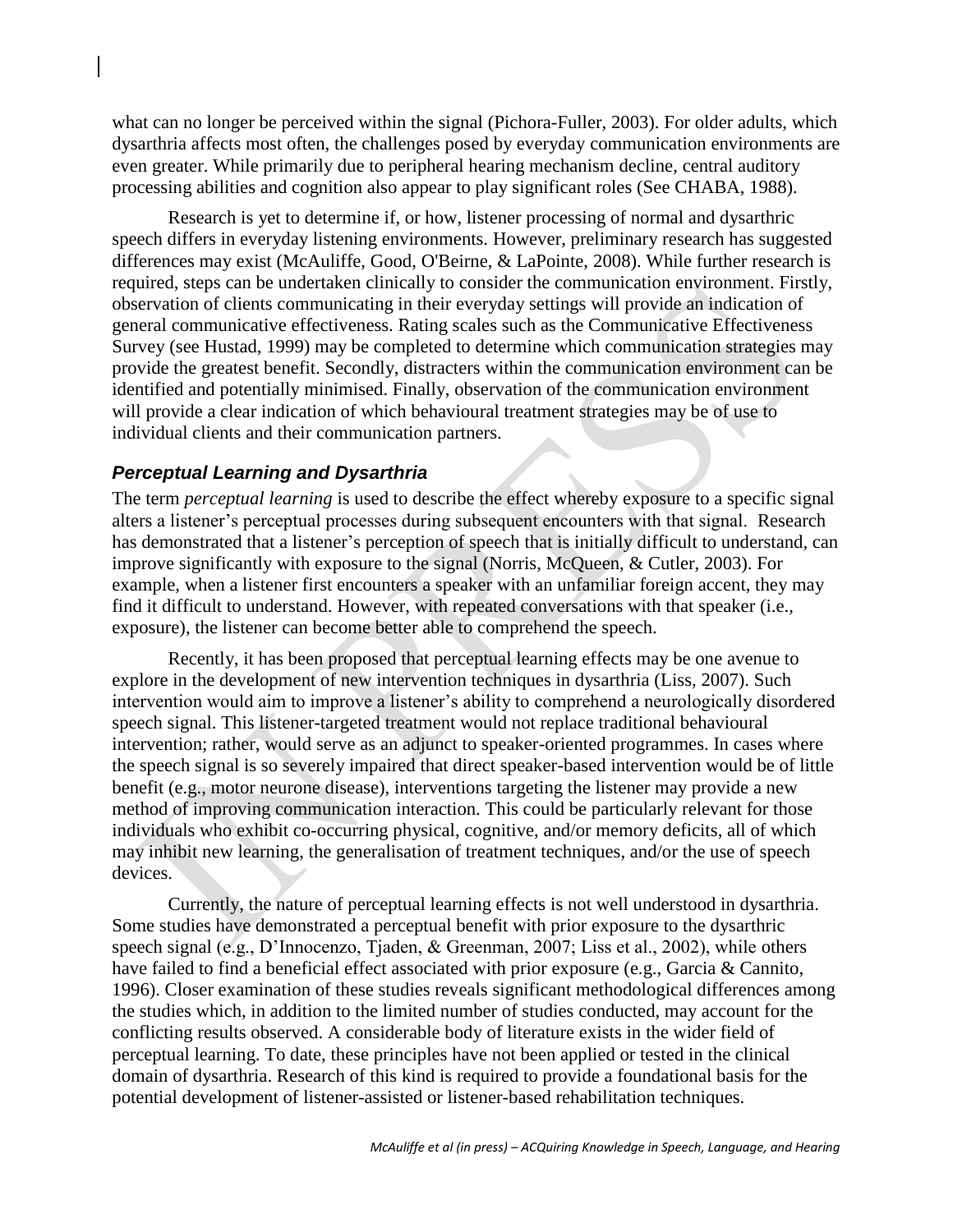Clinically, the potential effects of experience with the speech of an individual with dysarthria are of relevance when selecting outcome measures. If pre- and post-treatment speech rating scales or intelligibility tests are undertaken by the assessing and treating therapist, the effects of perceptual learning will likely result in artificial inflation of post-treatment scores. Therefore, it is imperative that non-treating therapists undertake pre- and post-treatment rating scales. Furthermore, additional outcome measures by familiar listeners (i.e., spouse, friends etc) may be useful to determine whether treatment effects noted by unfamiliar listeners (e.g. nontreating therapists) are similar to those of regular communication partners. Such measures will significantly improve the validity of outcome measures for the management of dysarthria.

## **Conclusions**

Speech production impairments form an important component in the assessment and treatment of dysarthria. However, clinical practice and research is also beginning to consider dysarthria management from the standpoint of speech perception; that is, how and why a communication partner fails to comprehend what is said by the speaker. Further research based on theories of perceptual processing is required to strengthen the rationale for existing treatment techniques and may also provide avenues for the development of additional or alternative treatments in dysarthria.

## **Acknowledgements**

Funding support from the New Zealand Neurological Foundation (Grant 0827-PG), Health Research Council of New Zealand (Grant HRC09/251), University of Canterbury Doctoral Scholarship (Ms Borrie), and University of Canterbury Summer Scholarship Scheme (Ms Good & Ms Hughes) is gratefully acknowledged.

## **References**

- Bronkhorst, A. W., & Plomp, R. (1992). Effect of multiple speechlike maskers on binaural speech recognition in normal and impaired hearing. *Journal of the Acoustical Society of America, 92*(6), 3132-3139.
- Committee on Hearing and Bioacoustics and Biomechanics (CHABA). (1988). Speech understanding and aging. *Journal of the Acoustical Society of America, 83*, 859–895.
- Cutler, A., & Norris, D. (1988). The role of strong syllables in segmentation for lexical access. *Journal of Experimental Psychology: Human Perception and Performance, 14*(1), 113- 121.
- D"Innocenzo, J., Tjaden, K., & Greenman, G. (2007). Intelligibility in dysarthria: Effects of listener familiarity and speaking condition. *Clinical Linguistics and Phonetics, 20*(9), 659–675.
- Danhauer, J., & Leppler, J. (1979). Effects of four noise competitors on the California consonant test. *Journal of Speech and Hearing Disorders, 44*, 354-362.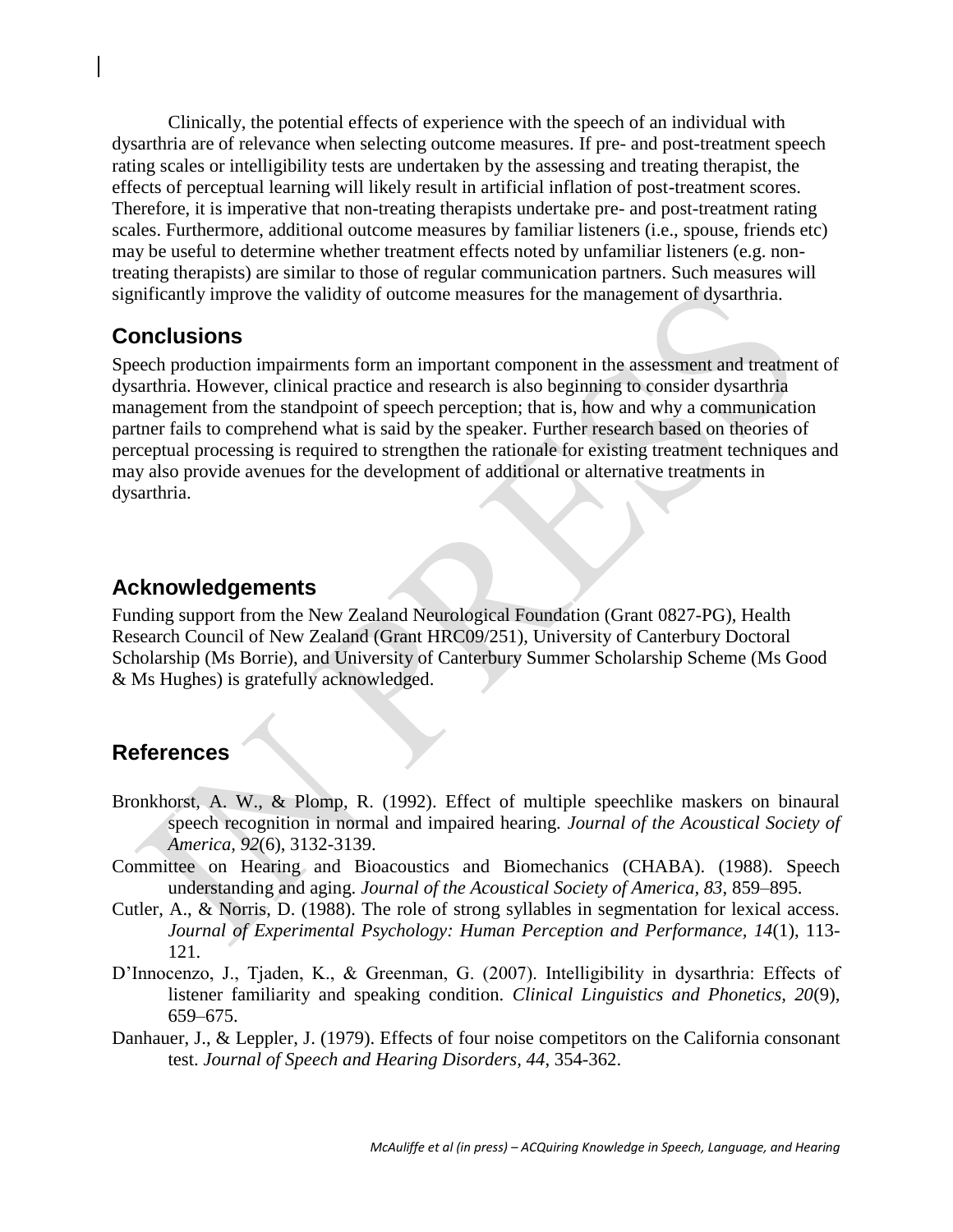- DePaul, R., & Kent, R. D. (2000). A longitudinal case study of ALS: Effects of listener familiarity and proficiency on intelligibility judgments. *American Journal of Speech-Language Pathology, 9*, 230-240.
- Duffy, J. R. (2005). *Motor speech disorders: Substrates, differential diagnosis, and management* (2nd ed.). St. Louis, MS: Elsevier Mosby.
- Garcia, J. M., & Cannito, M. P. (1996). Top down influences on the intelligibility of a dysarthric speaker: Addition of natural gestures and situational context. In D. Robin, K. M. Yorkston & D. R. Beukelman (Eds.), *Disorders of Motor Speech*. Baltimore, MD: Paul H. Brookes.
- Hanson, E. K., Beukelman, D. R., Fager, S., & Ullman, C. (2004). Listener attitudes toward speech supplementation strategies used by speakers with dysarthria. *Journal of Medical Speech-Language Pathology, 12*(4), 161-166.
- Hartelius, L., & Svensson, P. (1994). Speech and swallowing symptoms associated with Parkinson's disease and multiple sclerosis: a survey. *Folia Phoniatrica et Logopaedica, 46*(1), 9-17.
- Hustad, K. C. (1999). Optimizing communicative effectiveness: Bringing it together. In K. M. Yorkston, D. R. Beukelman, E. A. Strand & K. R. Bell (Eds.), *Management of motor speech disorders in children and adults*. Austin, TX: Pro-Ed.
- Hustad, K. C. (2006). A closer look at transcription intelligibility for speakers with dysarthria: Evaluation of scoring paradigms and linguistic errors made by listeners. *American Journal of Speech-Language Pathology, 15*, 268-277.
- Hustad, K. C. (2008). The relationship between listener comprehension and intelligibility scores for speakers with dysarthria. *Journal of Speech, Language, and Hearing Research, 51*(3), 562-573.
- Hustad, K. C., & Beukelman, D. R. (2002). Listener comprehension of severely dysarthric speech: Effects of linguistic cues and stimulus cohesion. *Journal of Speech, Language, and Hearing Research, 45*, 545-558.
- Klasner, E. R., & Yorkston, K. M. (2005). Speech intelligibility in ALS and HD dysarthria: The everyday listener's perspective. *Journal of Medical Speech-Language Pathology, 13*(2).
- Larsby, B., Hallgren, M., Lyxell, B., & Arlinger, S. (2005). Cognitive performance and perceived effort in speech processing tasks: Effects of different noise backgrounds in normal-hearing and hearing-impaired subjects. *International Journal of Audiology, 44*, 131-143.
- Liss, J. M. (2007). The role of speech perception in motor speech disorders. In G. Weismer (Ed.), *Motor speech disorders: Essays for Ray Kent* (pp. 195-231). San Diego, CA: Plural.
- Liss, J. M., Spitzer, S., Caviness, J. N., & Adler, C. (2002). The effects of familiarization on intelligibility and lexical segmentation in hypokinetic and ataxic dysarthria. *Journal of the Acoustical Society of America, 112*, 3022-3030.
- Liss, J. M., Spitzer, S., Caviness, J. N., Adler, C., & Edwards, B. (1998). Syllabic strength and lexical boundary decisions in the perception of hypokinetic dysarthric speech. *Journal of the Acoustical Society of America, 104*, 2457-2466.
- Liss, J. M., Spitzer, S. M., Caviness, J. N., Adler, C., & Edwards, B. W. (2000). Lexical boundary error analysis in hypokinetic and ataxic dysarthria. *Journal of the Acoustical Society of America, 107*, 3415-3424.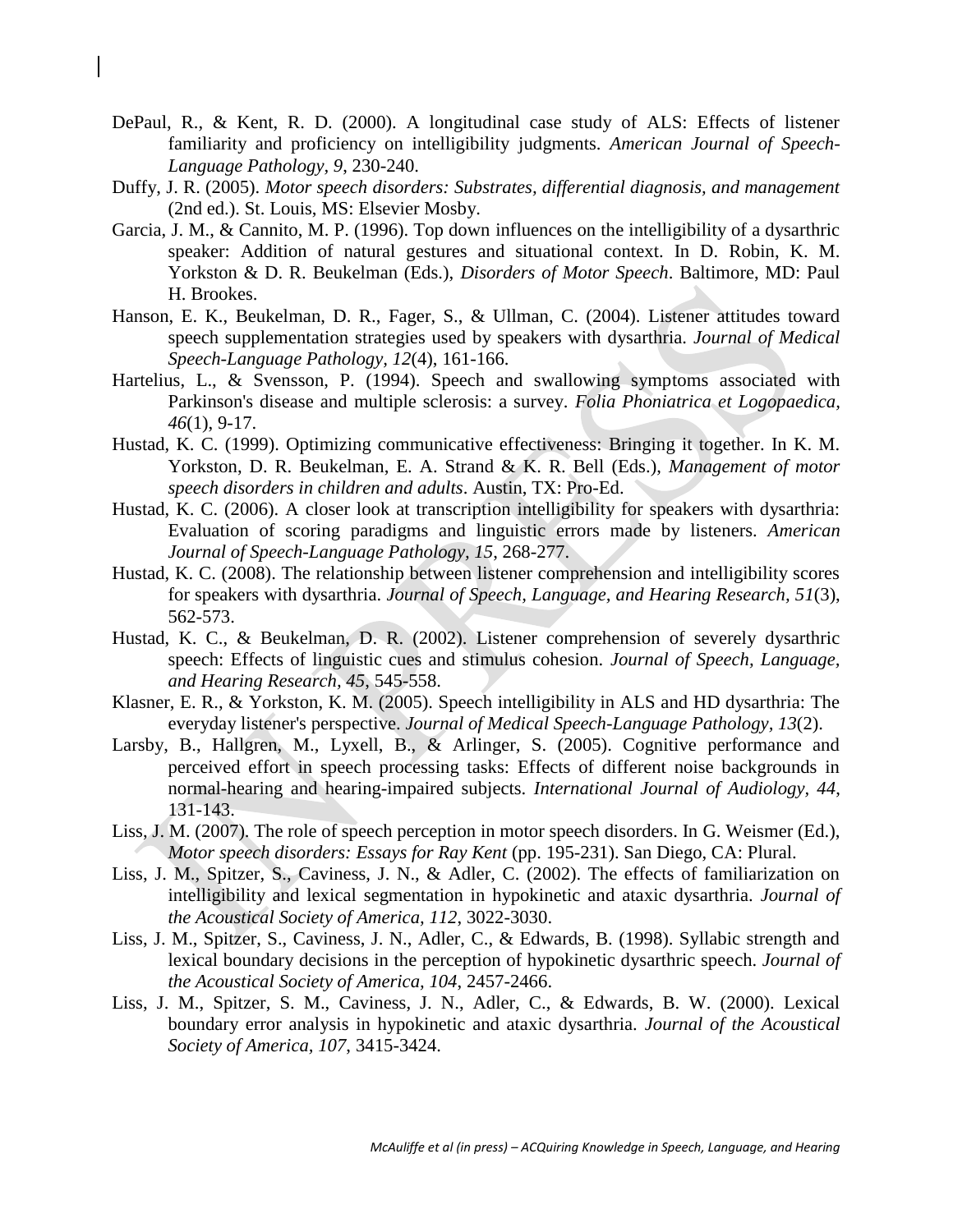- McAuliffe, M. J., Good, P. V., O'Beirne, G., & LaPointe, L. L. (2008). *Influence of auditory distraction upon intelligibility ratings in dysarthria*. Paper presented at the Conference on Motor Speech Disorders.
- McAuliffe, M. J., Ward, E. C., & Murdoch, B. E. (2006). Speech production in Parkinson's disease: I. An electropalatographic investigation of tongue-palate contact patterns. *Clinical Linguistics and Phonetics, 20*(1), 1–18.
- Norris, D., McQueen, J. M., & Cutler, A. (2003). Perceptual learning in speech. *Cognitive Psychology, 47*, 204-238.
- Pichora-Fuller, M. K. (2003). Processing speed and timing in aging adults: psychoacoustics, speech perception, and comprehension. *International Journal of Audiology, 42*, S59-S67.
- Ramig, L. O., Sapir, S., Countryman, S., Pawlas, A. A., O'Brien, C., Hoehn, M. M., et al. (2001). Intensive voice treatment (LSVT) for patients with Parkinson's disease: A 2 year follow up. *Journal of Neurology, Neurosurgery, and Psychiatry, 71*, 493-498.
- Saunders, C., Walsh, T., & Smith, M. (1981). Hospice care in the motor neuron diseases. In C. Saunders & J. C. Teller (Eds.), *Hospice: The living idea*. Sevenoaks, UK: Edward Arnold Publishers.
- Theodoros, D. G., Murdoch, B. E., & Goozee, J. V. (2001). Dysarthria following traumatic brain injury: Incidence, recovery, and perceptual features. In B. E. Murdoch & D. G. Theodoros (Eds.), *Traumatic brain injury: Associated speech, language, and swallowing disorders* (pp. 27-51). San Diego, CA: Singular.
- Tjaden, K., & Wilding, G. E. (2004). Rate and loudness manipulations in dysarthria: Acoustic and perceptual findings. *Journal of Speech, Language, and Hearing Research, 47*(766- 783).
- Van Engen, K. J., & Bradlow, A. R. (2007). Sentence recognition in native- and foreignlanguage multi-talker background noise. *Journal of the Acoustical Society of America, 121*(1), 519–526.
- Wang, Y. T., Kent, R. D., Kent, J. F., Duffy, J. R., & Thomas, J. E. (2009). Acoustic analysis of voice in dysarthria following stroke. *Clinical Linguistics and Phonetics, 23*(5), 335-347.
- Warlow, C. P., Dennis, M. S., Van Gijn, J., Hankey, G. J., Sandercock, P. A. G., Bamford, J. G., et al. (2000). *Stroke: A Practical Guide to Management*. Oxford, UK: Blackwell Scientific.
- Wenke, R. J., Theodoros, D. G., & Cornwell, P. C. (2008). The short- and long-term effectiveness of the LSVT for dysarthria following TBI and stroke. *Brain Injury, 22*(4), 339–352.

Correspondence to: **Dr Megan J. McAuliffe** Department of Communication Disorders University of Canterbury Christchurch, New Zealand phone: +64 3 364-2987 ext. 7075 fax: +64 3 364 2760 email: megan.mcauliffe@canterbury.ac.nz

< Megan McAuliffe is a senior lecturer at the University of Canterbury (UC), New Zealand. She received her PhD from the University of Queensland, Australia. Megan's research